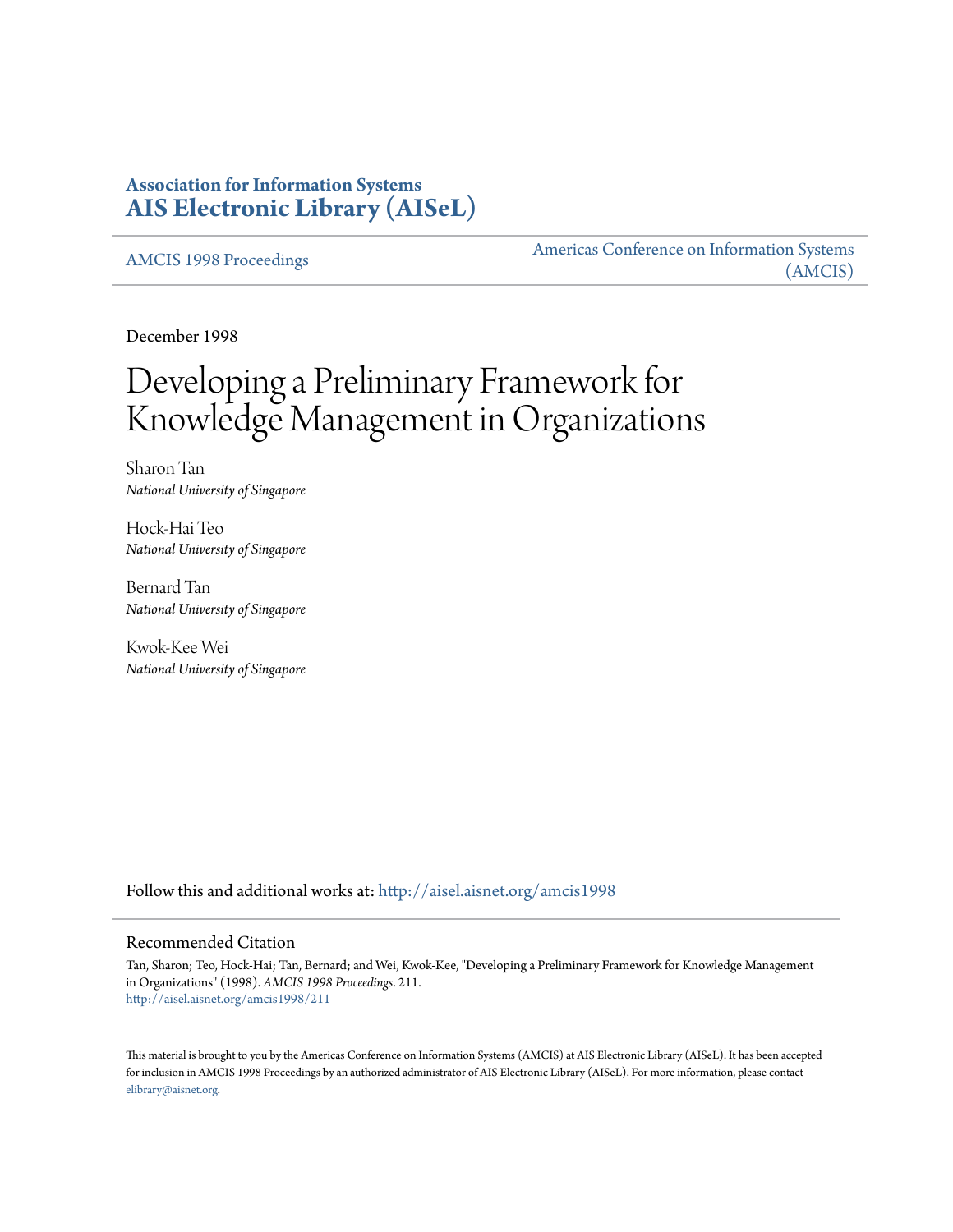# **Developing a Preliminary Framework for Knowledge Management in Organizations**

# **Sharon S. L. Tan Hock-Hai Teo Bernard C. Y. Tan Kwok-Kee Wei** Department of Information Systems and Computer Science National University of Singapore

### **Abstract**

*More and more organizations are now trying to attain competitive superiority through better management and use of their knowledge assets. While some initial success stories on knowledge management initiatives have been reported, no coherent framework on knowledge management has yet been proposed. Using the grounded theory approach, we carried out a field study on the knowledge management initiative of a multi-national financial institution and, based on an initial analysis of our data, propose a preliminary framework that incorporates several critical success factors for knowledge management.*

#### **Introduction**

In a dynamic and competitive business environment characterized by unpredictable changes, organizations need to be able to continually adapt or adjust their structures, processes, domains, and goals to remain viable (Huber, 1991). This quest for competitive superiority also implies that organizations need to become increasingly effective in using their existing knowledge base for strategic benefit, and in creating and acquiring new knowledge to broaden their knowledge base (Sanchez and Heene, 1997). In a volatile environment, this creation and acquisition of new knowledge must outpace the rate at which current organizational knowledge is becoming obsolete. As we move from an information era into a knowledge era, competitive superiority is increasingly being derived from intellectual assets. To obtain greater value from their intellectual assets, organizations need to manage knowledge generation, transfer, and use among their various functional or business units.

## **Organizational Learning and Knowledge Management**

Organizational learning literature provides us with a basis for studying knowledge management. Duncan and Weiss (1991) argue that organizational knowledge is critical for the effective operation and adaptation of organizations and it is through learning that organizations develop this knowledge. The current body of organization learning studies focuses specifically on the processes through which organizational knowledge grows and changes. However, little research has been done on how organizational units possessing knowledge and organizational units needing knowledge can seek each other out quickly and with a high likelihood (Huber, 1991). Toward this direction, we need to investigate how organizational memory can serve as a repository of organizational knowledge so as to facilitate the internal search for knowledge by organizational units.

Knowledge management has emerged as a key theme among recent research efforts aimed at understanding how to better use organizational memory. At present, such research efforts are still in an infancy stage where the literature comprises mainly articles in magazines, articles on websites, or internal articles produced by consultancy firms. These articles provide some insights, based on anecdotal evidence, that suggest how we may be able to obtain more value from organizational knowledge bases. There have also been several descriptive case studies that describe knowledge management initiatives at prominent organizations, such as British Petroleum, Dow Chemical, Hewlett Packard, Skandia Assurance, and Texas Instruments.

These success stories have prompted scholars to recognize the need for knowledge management in organizations. As a result, scholars began to identify key challenges and issues involved in knowledge management and to seek out critical success factors for effective knowledge management. For example, a critical challenge confronting most knowledge management is how to transform the deep-rooted organizational culture and individual belief of "knowledge is power" into "knowledge sharing is power". To overcome such challenges, all knowledge management initiatives need to be undertaken with a long-term perspective, with the support from top management and the cooperation of organizational units.

Two interesting observations are apparent from the few success stories on knowledge management. First, successful knowledge management initiatives typically begin with the recognition of a need to accelerate knowledge transfer and access. In the case of British Petroleum, the use of virtual teamwork through video-conferences to solve critical operational problems had led to faster knowledge transfer, which results in significant time and cost savings. Secondly, to facilitate knowledge management, organizations have begun to create new roles such as Chief Knowledge Officer or Director of Intellectual Capital (see Table 1).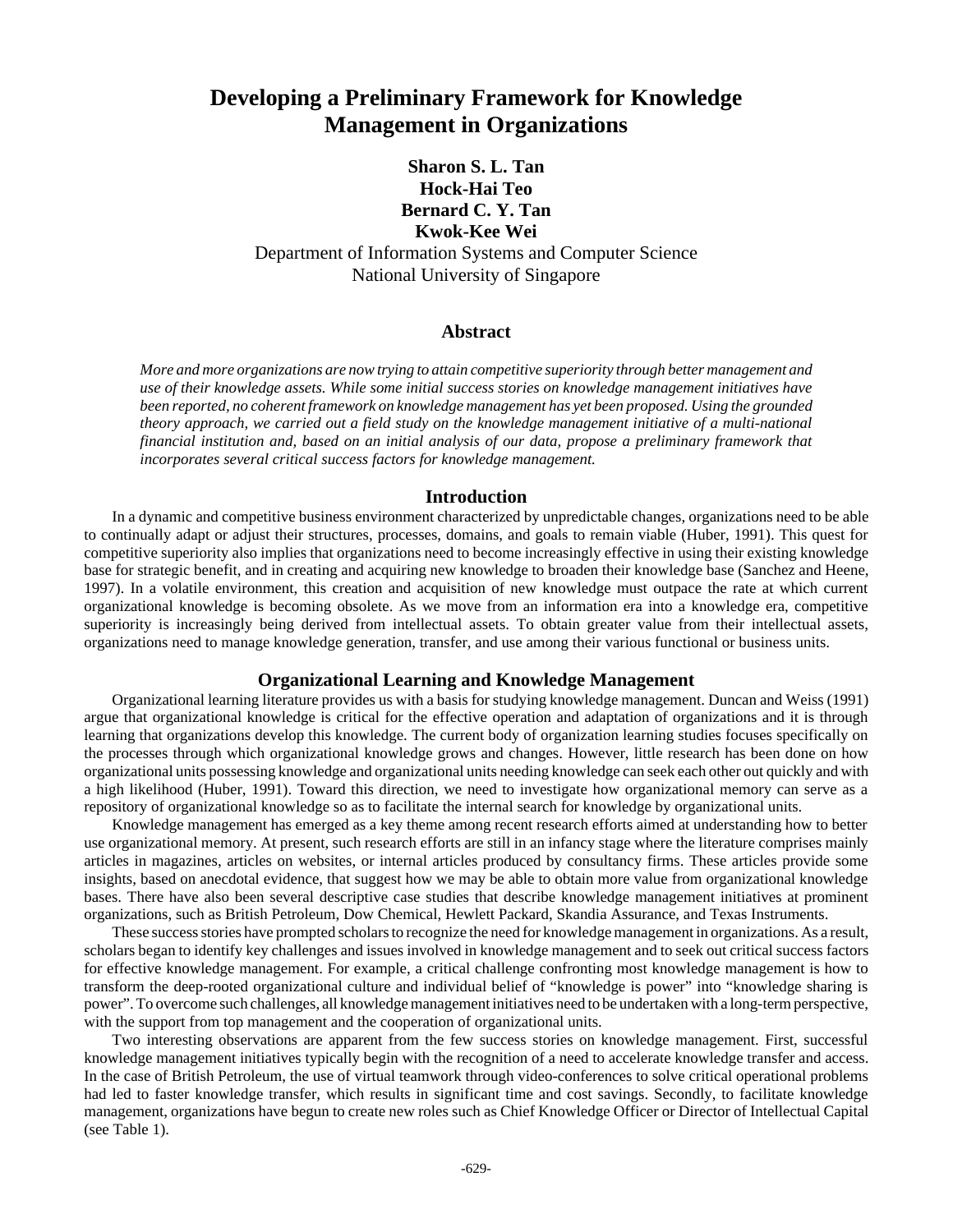| Table 1. New Roles for Rhowledge Management |                                                       |  |
|---------------------------------------------|-------------------------------------------------------|--|
| Organization                                | New roles                                             |  |
| <b>Anderson Consulting</b>                  | Chief Knowledge Officer                               |  |
| <b>Arthur Andersen</b>                      | Global Knowledge Manager                              |  |
| Booz, Allen, and Hamilton                   | Chief Knowledge Officer                               |  |
| <b>Buckman Laboratories</b>                 | Vice-President of Knowledge Transfer                  |  |
| Coopers and Lybrand                         | Chief Knowledge Officer                               |  |
| Dow Chemical                                | Director of Intellectual Asset and Capital Management |  |
| Ernst and Young                             | Chief Knowledge Officer                               |  |
| McKinsey and Company                        | Chief Knowledge Officer                               |  |
| <b>Monsanto Chemical</b>                    | Director of Knowledge Management                      |  |
| Price Waterhouse                            | Chief Knowledge Officer                               |  |
| Skandia Afs                                 | Director of Intellectual Capital                      |  |

**Table 1. New Roles for Knowledge Management**

While scholars and practitioners generally agree on the potential value of knowledge management, there has been little agreement on what constitutes knowledge management activities. At present, many definitions for knowledge management have been proposed (see Table 2). The focus of these definitions has changed from data (lower-level issues) in the early-1990s to knowledge (high-level issues) in the mid-1990s. Even among the later definitions, scholars do not agree on how strongly knowledge management should be linked to business strategies and on whether knowledge management is a purely an internal exercise. Besides the lack of agreement on definition, case studies have revealed that different organizations tend to adopt different strategies and approaches for their knowledge management initiatives. Until coherent theoretical frameworks for knowledge management emerge, research conducted using a multitude of frameworks or paradigms can only lead to more confusion instead of cumulative insights (Huber, 1991). The main objective of this study is to develop a theoretical framework to guide research efforts on knowledge management in organizations.

| Source                     | Definition                                                                                                                                                                                                                                                                                                                                                    |
|----------------------------|---------------------------------------------------------------------------------------------------------------------------------------------------------------------------------------------------------------------------------------------------------------------------------------------------------------------------------------------------------------|
| Strapko (1990)             | Understand the relationships of data; identify and document rules for managing data; ensure that data is<br>accurate and has integrity                                                                                                                                                                                                                        |
| Anthes (1991)              | Policies, procedures, and technologies employed for operating a continuously updated linked pair of networked<br>databases                                                                                                                                                                                                                                    |
| Davenport (1994)           | Capture, distribute, and effectively use knowledge                                                                                                                                                                                                                                                                                                            |
| Garvin (1994)              | Create, acquire, and transfer knowledge and modify organizational behavior to reflect new knowledge and<br>insights                                                                                                                                                                                                                                           |
| Birkett (1995)             | Bring tacit knowledge to the surface, consolidate it in more widely accessible forms, and promote its continuing<br>creation                                                                                                                                                                                                                                  |
| Gopal and Gagnon<br>(1995) | Identify categories of knowledge needed to support overall business strategy, assess current state of<br>organizational knowledge, and transform current knowledge base into a new and more powerful knowledge<br>base by filling knowledge gaps                                                                                                              |
| Maglitta (1995)            | Map knowledge and information resources both on-line and off-line; train, guide, and equip users with<br>knowledge access tools; monitor outside news and information                                                                                                                                                                                         |
| <b>Myers</b> (1996)        | Identify and manage organizational knowledge only to the extent that it has been captured by organizational<br>systems, processes, products, rules, and culture                                                                                                                                                                                               |
| Malhotra (1997)            | Caters to the critical issues of organizational adaption, survival, and competence in face of increasingly<br>discontinuous environmental change; embodies organizational processes that seek synergistic combination of<br>data and information processing capacity of information technologies, and the creative and innovative capacity<br>of human beings |

#### **Table 2. Definitions of Knowledge Management**

## **Research Methodology**

The grounded theory approach is "an inductive, theory discovery methodology that allows the researcher to develop a theoretical account of the general features of a topic while simultaneously grounding the account in empirical observations or data" (Glaser and Strauss, 1967). This research approach allows researchers to understand interesting phenomenon within